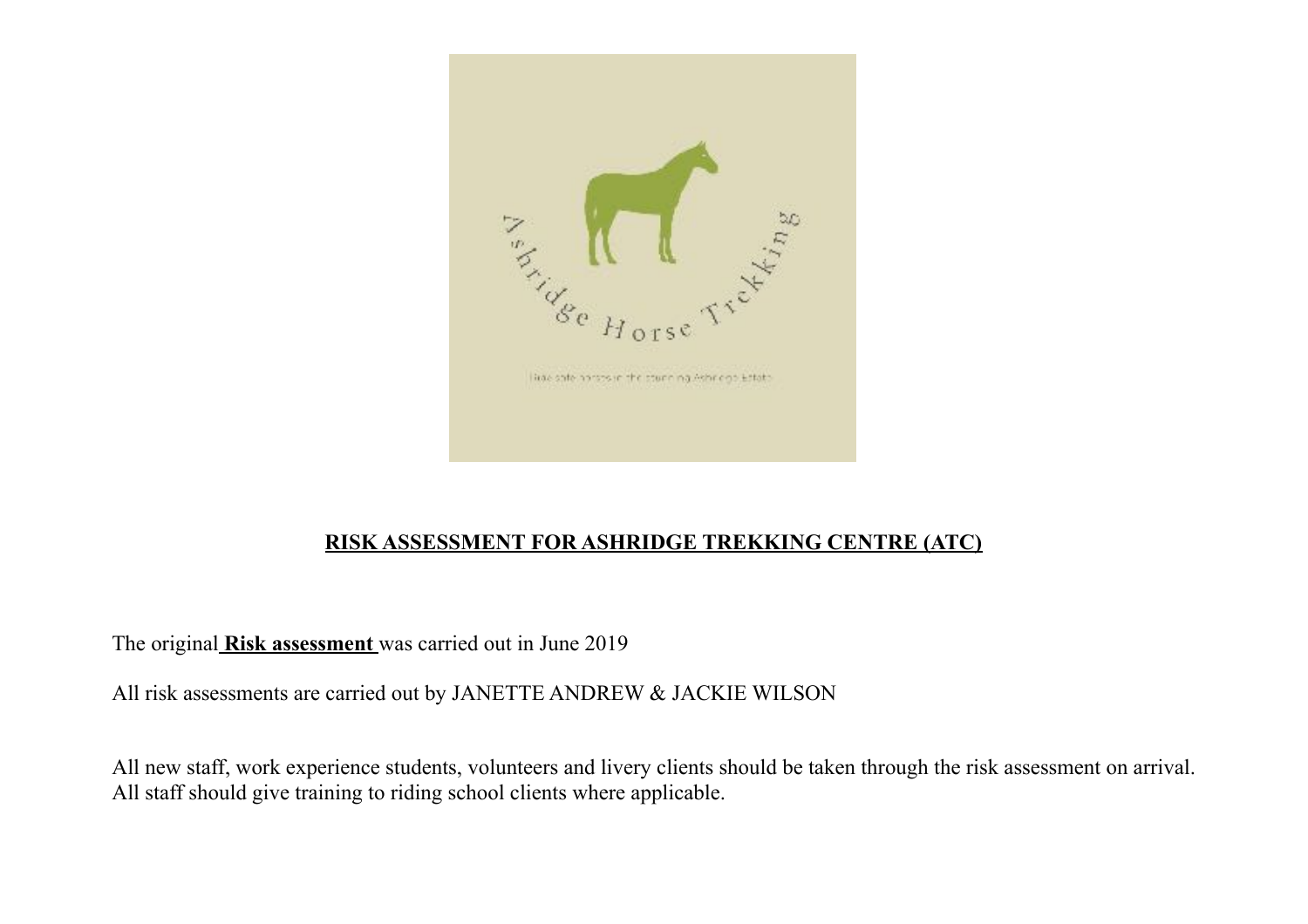| What is the Hazard?                                                                                        | Who might be harmed and<br>how                                                    | Preventative steps already in place                                                                                                                                                                                                                                                                                                                                                                                                                                                                                                                                                                     | <b>Further preventative</b><br>steps.                                                                                                                | <b>Action by</b><br>Whom? | <b>Action Date?</b>                                                       | Done |
|------------------------------------------------------------------------------------------------------------|-----------------------------------------------------------------------------------|---------------------------------------------------------------------------------------------------------------------------------------------------------------------------------------------------------------------------------------------------------------------------------------------------------------------------------------------------------------------------------------------------------------------------------------------------------------------------------------------------------------------------------------------------------------------------------------------------------|------------------------------------------------------------------------------------------------------------------------------------------------------|---------------------------|---------------------------------------------------------------------------|------|
| Lifting $&$ carrying<br>hay, shavings, feed<br>sacks, saddles, feed<br>and water buckets.<br>Sweeping yard | Staff and<br>Students<br>Clients<br>Injury to lower back<br>Falling bales<br>Dust | By ensuring minimal distance and amount<br>moved, correct instruction, training and<br>supervision by skilled staff, using<br>appropriate handling aids and protective<br>equipment. Ensure sufficient people available<br>on delivery days. Clear instructions regarding<br>how to lift and carry all equipment correctly,<br>using work systems which reduce the risk of<br>back injury. BRC has an automatic water<br>system in place and hoses available if<br>necessary. Provide trolleys, wheelbarrows,<br>steps<br>Ensure correct boots and gloves worn.<br>Large bales only moved by contractor | Reminders at Bi monthly<br>meeting.<br>Supervision/training new<br>staff / students<br>Poster on lifting to be<br>displayed on staff notice<br>board | J.Andrew<br>J. Wilson     | Last Wednesday<br>of the month,<br>every other<br>month from July<br>2019 |      |

## ALL should sign a document to confirm they have read the risk assessment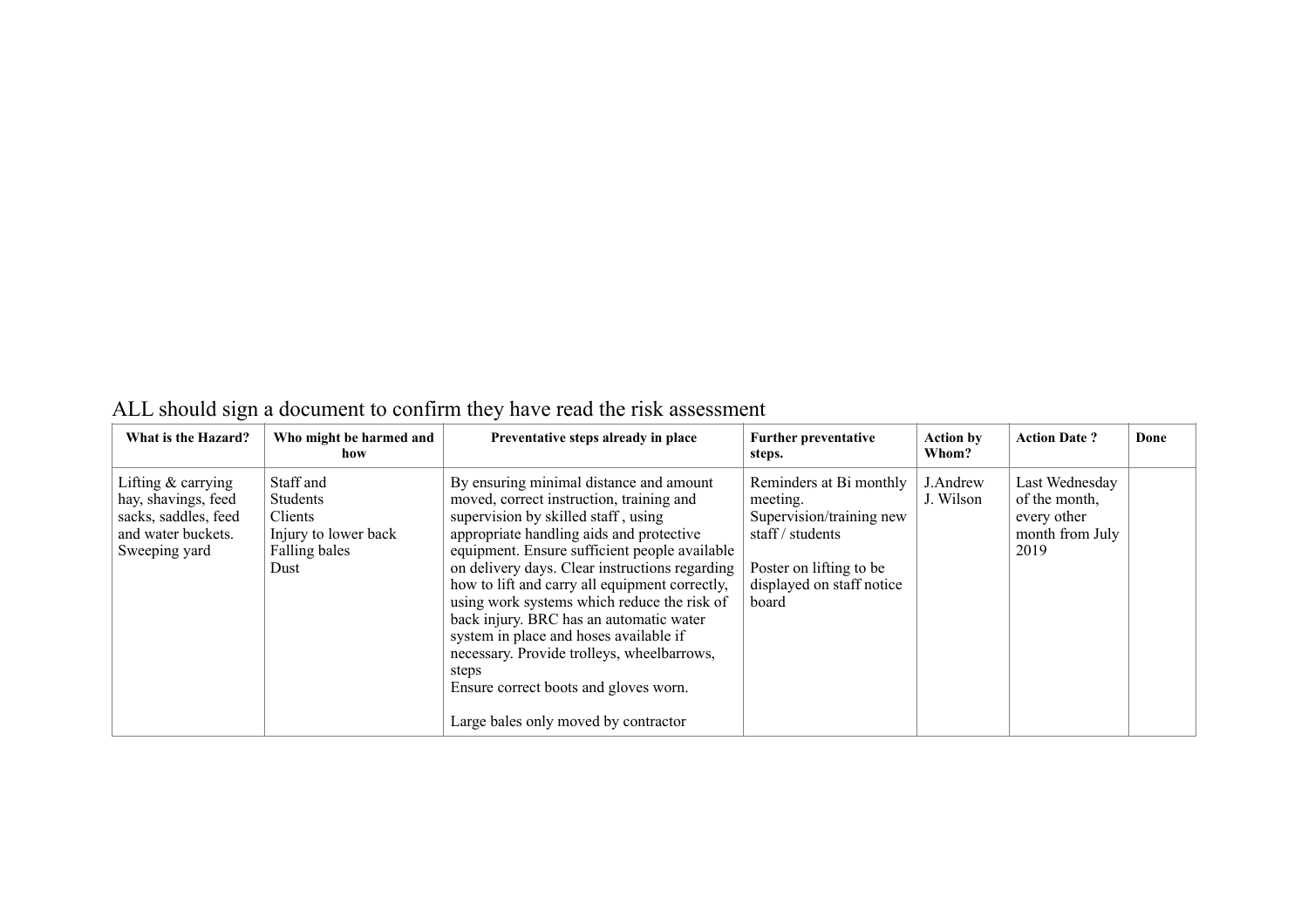| Mucking out, bedding | Staff and             | By ensuring minimal distance and amount           | Make a note of all staffs  | J. Andrew |  |
|----------------------|-----------------------|---------------------------------------------------|----------------------------|-----------|--|
| down                 | Students              | moved, correct instruction, training and          | last tetanus injections.   | J. Wilson |  |
| Maintaining muck     | Clients               | supervision by skilled staff in manual            |                            |           |  |
| heap,                |                       | handling as well as appropriate handling aids     |                            |           |  |
| Sweeping yard        | Injury to lower back  | and protective equipment available (dust          | Poster on lifting to be    |           |  |
|                      | Stab injury from fork | masks)                                            | displayed on staff notice  |           |  |
|                      | Dust                  | Blair regularly delivers straw /hay onto yard     | board                      |           |  |
|                      | Handling horses       | monthly                                           | Latex gloves/ face masks   |           |  |
|                      |                       | Regular use of mechanical help as                 | available. To be placed in |           |  |
|                      |                       | appropriate (see above). Daily inspection of      | clean special containers,  |           |  |
|                      |                       | tools by staff prior to use to check they are fit | suitably marked on         |           |  |
|                      |                       | for use.                                          | passage way in barn and    |           |  |
|                      |                       | Rubber mats in all stables all stables            | in main tackroom           |           |  |
|                      |                       |                                                   | Additional dispenser to    |           |  |
|                      |                       |                                                   | be placed in main tack     |           |  |
|                      |                       |                                                   | room                       |           |  |
|                      |                       |                                                   |                            |           |  |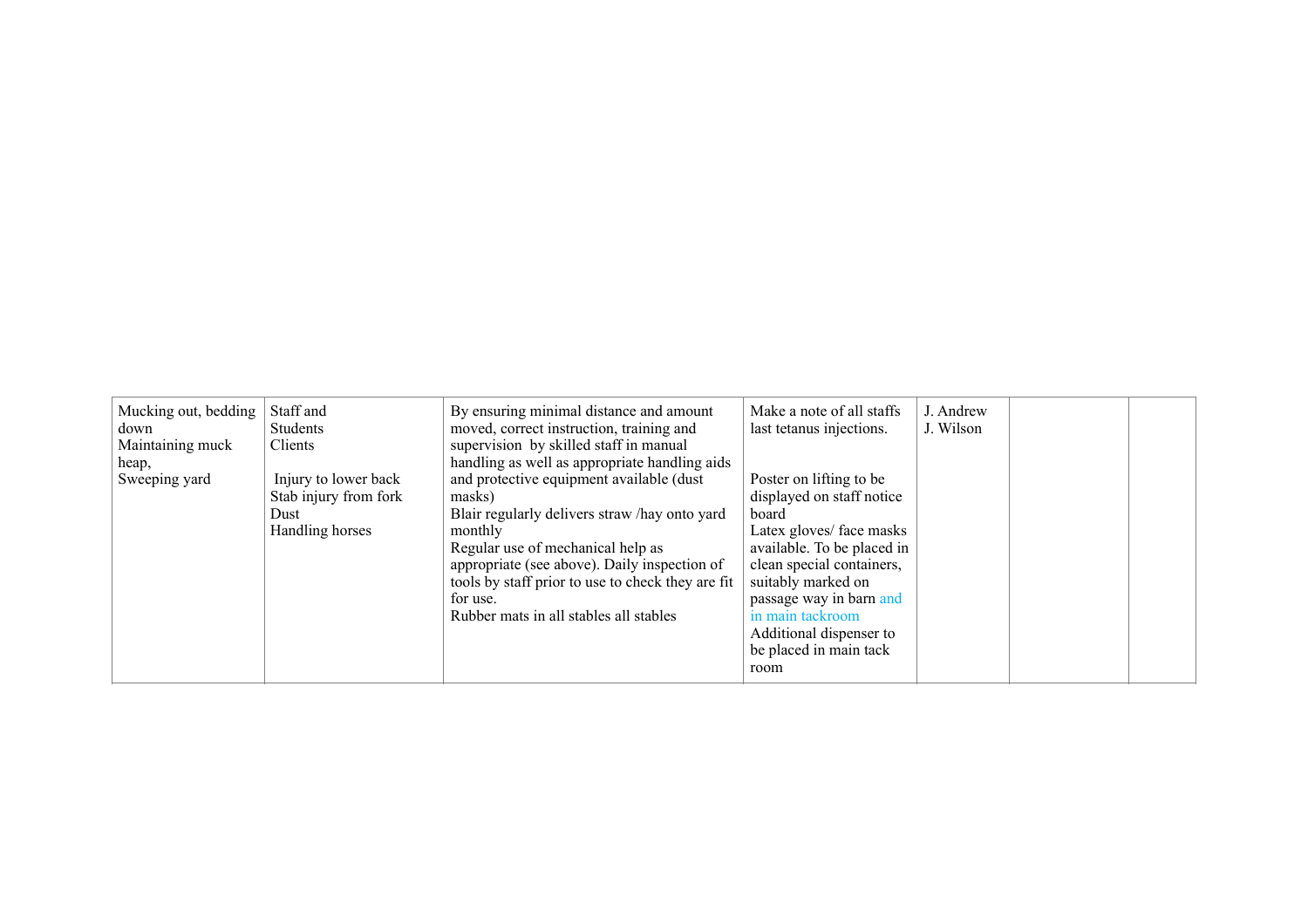| Leading / Handling<br><b>Horses</b><br>catching / turn out<br>Leading clients<br>Lunging<br>Loading | Staff, students<br>And<br>Clients<br><b>Blistering or Friction</b><br>burns to hands<br>Tread injuries to feet<br>Bites from horse<br>Kick injuries, blows | By ensuring correct instruction, training and<br>supervision regarding methods of restraint and<br>safe handling as well as positioning of handler,<br>horse behaviour and suitable restraining<br>equipment. Horse Training.<br>Protective equipment - gloves, correct footwear,<br>Riding hat.<br>Night time loading Lights in car park to be<br>switched on.<br>Maximum of two horses to be lead to /from field.<br>Obligatory for staff to wear hat/gloves.<br>Contractual agreement as of 2019.<br>Restricted access to stables for children (signs)<br>displayed)<br>Only specific trained staff to handle stallions<br>Gates to turn out areas must be also secured with a<br>rope. |  | J. Andrew<br>J. Wilson | Meeting held<br>every two<br>months | On<br>going |
|-----------------------------------------------------------------------------------------------------|------------------------------------------------------------------------------------------------------------------------------------------------------------|--------------------------------------------------------------------------------------------------------------------------------------------------------------------------------------------------------------------------------------------------------------------------------------------------------------------------------------------------------------------------------------------------------------------------------------------------------------------------------------------------------------------------------------------------------------------------------------------------------------------------------------------------------------------------------------------|--|------------------------|-------------------------------------|-------------|
|-----------------------------------------------------------------------------------------------------|------------------------------------------------------------------------------------------------------------------------------------------------------------|--------------------------------------------------------------------------------------------------------------------------------------------------------------------------------------------------------------------------------------------------------------------------------------------------------------------------------------------------------------------------------------------------------------------------------------------------------------------------------------------------------------------------------------------------------------------------------------------------------------------------------------------------------------------------------------------|--|------------------------|-------------------------------------|-------------|

| $\sim$<br><b>Who</b><br>$\mathbf{W}$<br>azara. | and<br>) might be harmed<br>how | adv<br><sup>7</sup> in place<br>Proventotiv<br>alrı<br>eten | stens<br>Furthe<br>entatıy<br>' nr | Action by<br>Whom. | $\blacksquare$<br>Date<br>атылғ | Done |
|------------------------------------------------|---------------------------------|-------------------------------------------------------------|------------------------------------|--------------------|---------------------------------|------|
|------------------------------------------------|---------------------------------|-------------------------------------------------------------|------------------------------------|--------------------|---------------------------------|------|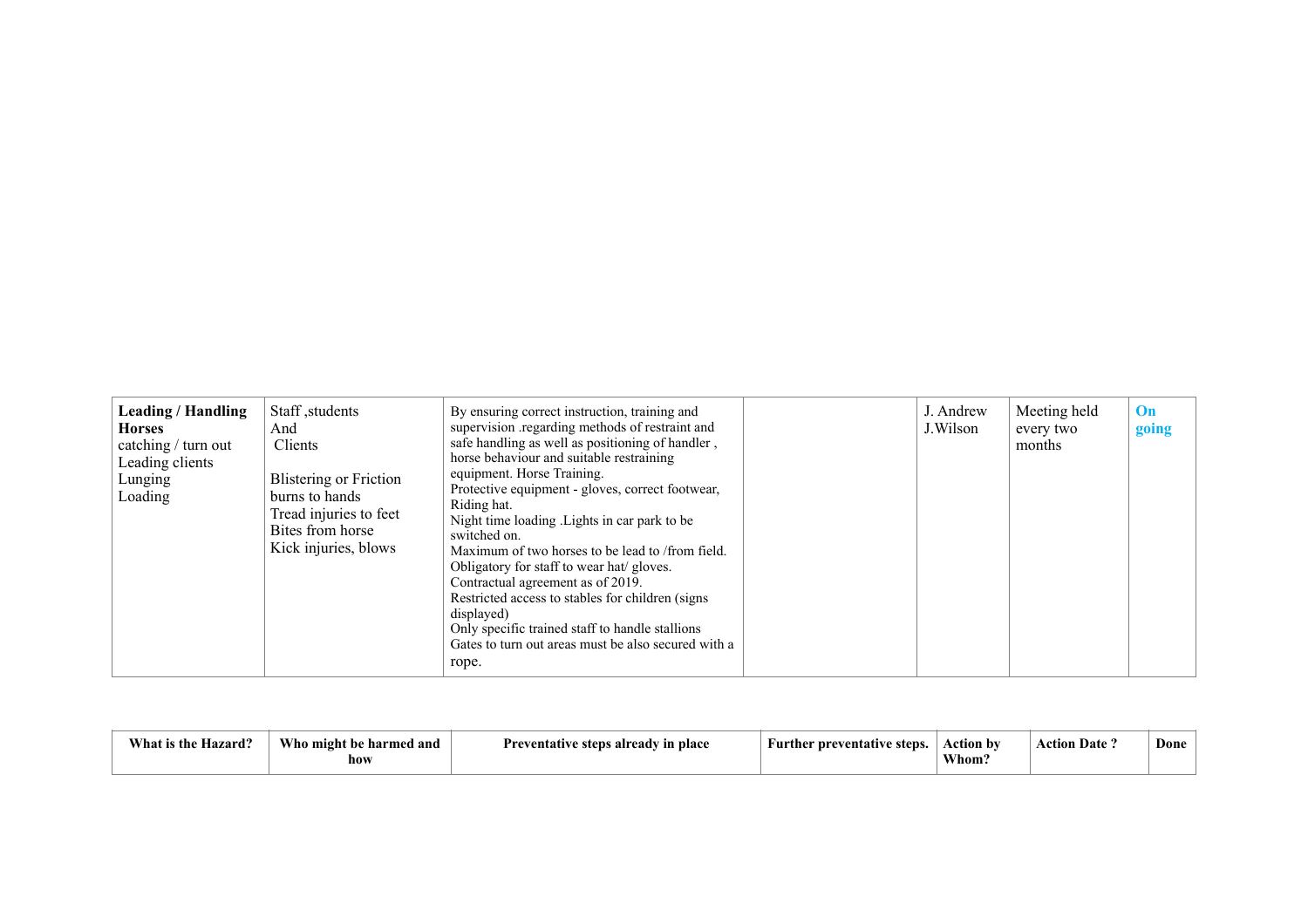| <b>Handling Horses</b><br>Gooming, tacking up<br>trimming, plaiting<br>washing, clipping | Staff, students<br>and clients<br>Clients<br>Tread injuries to feet<br>Bites from horse<br>Kick injuries, knocked<br>over by horse, crushed<br>against wall.<br>Dust | By ensuring correct instruction, training and<br>supervision regarding methods of restraint and<br>safe handling as well as positioning of handler,<br>horse behavior and suitable restraining<br>equipment. Horse Training.<br>Protective equipment - gloves, correct<br>footwear, Riding hat.<br>Current Tetanus,<br>All staff etc must tie up horse when in stable | Reminders at Bi monthly<br>M.<br>Supervision/training new<br>staff $/$ students | J.Andrew<br>J. Wilson  | Meeting held<br>every two<br>months                   | On<br>goin<br>g    |
|------------------------------------------------------------------------------------------|----------------------------------------------------------------------------------------------------------------------------------------------------------------------|-----------------------------------------------------------------------------------------------------------------------------------------------------------------------------------------------------------------------------------------------------------------------------------------------------------------------------------------------------------------------|---------------------------------------------------------------------------------|------------------------|-------------------------------------------------------|--------------------|
| Riding and ride & lead                                                                   | Staff, students and clients<br>Clients<br>Fall injuries                                                                                                              | Continual assessment of riding ability /<br>training of rider.<br>feeding/ turn out/ type of work of horse in<br>question<br>Correct equipment hat/footwear/extra<br>equipment for job. Appropriate Supervision by<br>skilled staff.<br>First Aid bum bag available in office for all to<br>use for hacks.<br>Rosie to review acc. Book for trends monthly            | Review acc. Book for<br>trends monthly.<br>All horses to wear neck<br>straps    | J. Andrew<br>J. Wilson | Meeting held<br>every two<br>months from<br>June 2019 | On<br>goin<br>g    |
| Moving or building<br>Show jumps. Poles.<br>Dressage boards                              | Staff and students Injury,<br>esp. lower back,<br>Drop on to foot                                                                                                    | By ensuring minimal distance and amount<br>moved, correct instruction, training $\&$<br>supervision by skilled staff, appropriate<br>handling aids and protective equipment.<br>Ensure sufficient people available – tractor,<br>Mule and trailer used where possible.                                                                                                | Poster on lifting to be<br>displayed on staff notice<br>board                   | J. Andrew<br>J.Wilson  |                                                       | $On-$<br>goin<br>g |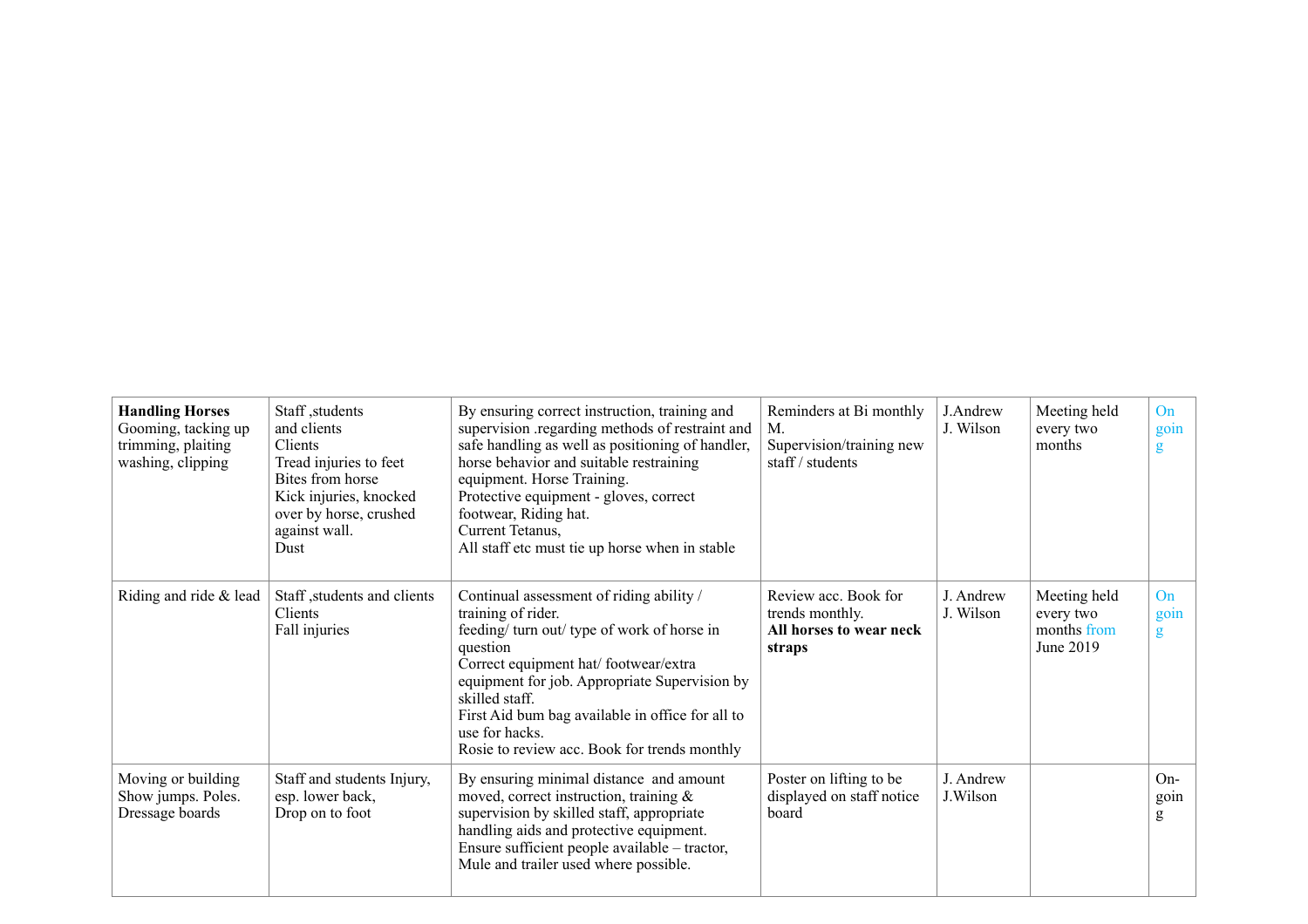| Veterinary Treatment<br>-Worming<br>-poulticing<br>-administration of<br>medicines, and<br>disposal of old<br>medicines. | Staff and students<br>Poisonous<br>Handling horses                      | Abide by COSSH regulations (COSHH sheets in<br>vet cabinet) and Personal hygiene rules,<br>Yard manager supervision.<br>Use plastic , disposable gloves where possible.<br>Sharps box in medical cabinet.<br>Yellow waste bags for old drugs available,<br>disposal via vets. | Disposable gloves/face<br>masks to placed in<br>clean, labeled container<br>in barn passage now also<br>in main tack room | J. Andrew<br>J. Wilson |                        |
|--------------------------------------------------------------------------------------------------------------------------|-------------------------------------------------------------------------|-------------------------------------------------------------------------------------------------------------------------------------------------------------------------------------------------------------------------------------------------------------------------------|---------------------------------------------------------------------------------------------------------------------------|------------------------|------------------------|
| Creosote / painting                                                                                                      | Staff and students<br>Burns to skin and eyes<br>Irritation to breathing | Abide by COSSH regulations<br>Personal hygiene rules,<br>Yard manager supervision                                                                                                                                                                                             | Staff to wear<br>glasses , masks, overall,<br>gloves                                                                      | J. Andrew<br>J. Wilson | $\mathbf{On}$<br>going |

| zard?<br>- Vhar | $W$ ho<br>- might<br>and<br>armed<br>how | Preventatīv<br>s aiready in place<br>stens | <b>Further preventative</b><br>steps. | .<br>Action by<br>Whom. | $\blacksquare$<br>Uate.<br>etion | Done |
|-----------------|------------------------------------------|--------------------------------------------|---------------------------------------|-------------------------|----------------------------------|------|
|-----------------|------------------------------------------|--------------------------------------------|---------------------------------------|-------------------------|----------------------------------|------|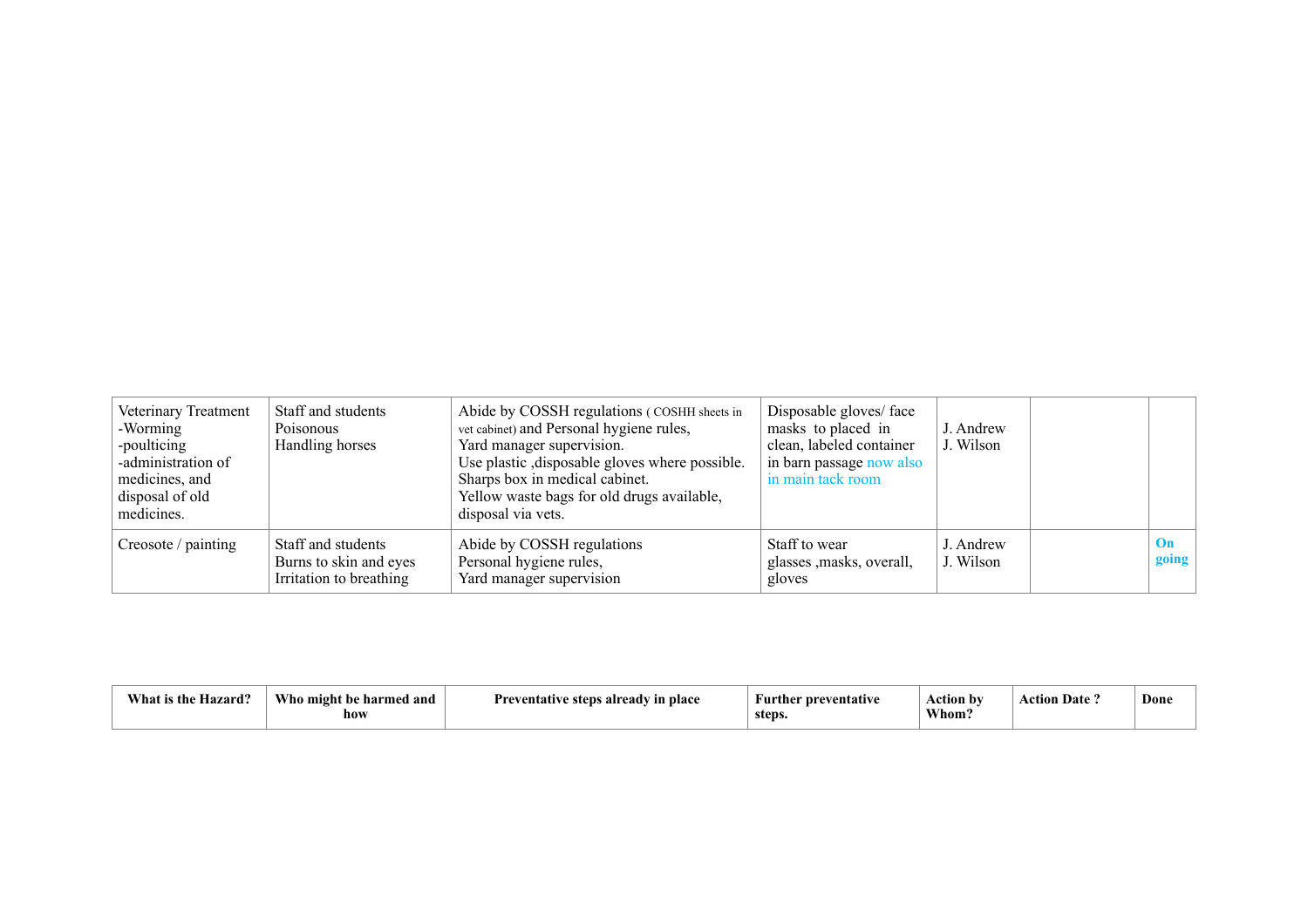| Electrical<br><b>Boiling Kettles</b><br>Radios<br>Clippers<br>Powerhouse | Staff, students and clients<br><b>Shocks</b><br>(handling horses) | No cable to be allowed to trail across yard,<br>when in use put warning bollards up. Only<br>waterproof cabling to be used. Visible checks<br>to be made to all cables.<br>Three phase cut out system in place<br>All breaker boxes have RDS<br>Electrical safety regulations complied with,<br>and tested. | Staff briefing<br>New extension leads<br>purchased, non-<br>compliant leads disposed<br>of.<br>PAT testing bi-annually<br>of all portable devices<br>Total system review<br>every 5 years | J. Andrew<br>J. Wilson | On<br>going<br>done<br>On<br>going |
|--------------------------------------------------------------------------|-------------------------------------------------------------------|-------------------------------------------------------------------------------------------------------------------------------------------------------------------------------------------------------------------------------------------------------------------------------------------------------------|-------------------------------------------------------------------------------------------------------------------------------------------------------------------------------------------|------------------------|------------------------------------|
|                                                                          |                                                                   | Training given on correct use of electrical<br>equipment.                                                                                                                                                                                                                                                   | All breaker boxes to be<br>upgraded<br>RDS to be checked<br>monthly and a record<br>kept.<br>Part of induction                                                                            |                        | On<br>going<br>On<br>going         |
| Cars / working around<br>tractor / lorries<br>Deliveries                 | Staff, students and clients<br>Impact injury /loads<br>falling    | Car / lorry ban on yard.<br>Correct procedures in car park and lorry<br>areas. Loads secured correctly. Keys to be<br>removed from vehicle when not in use                                                                                                                                                  | Banksman to be used.<br>5 MPH signs to be put<br><b>up</b>                                                                                                                                | J.Andrew<br>J. Wilson  | <b>On</b><br>going                 |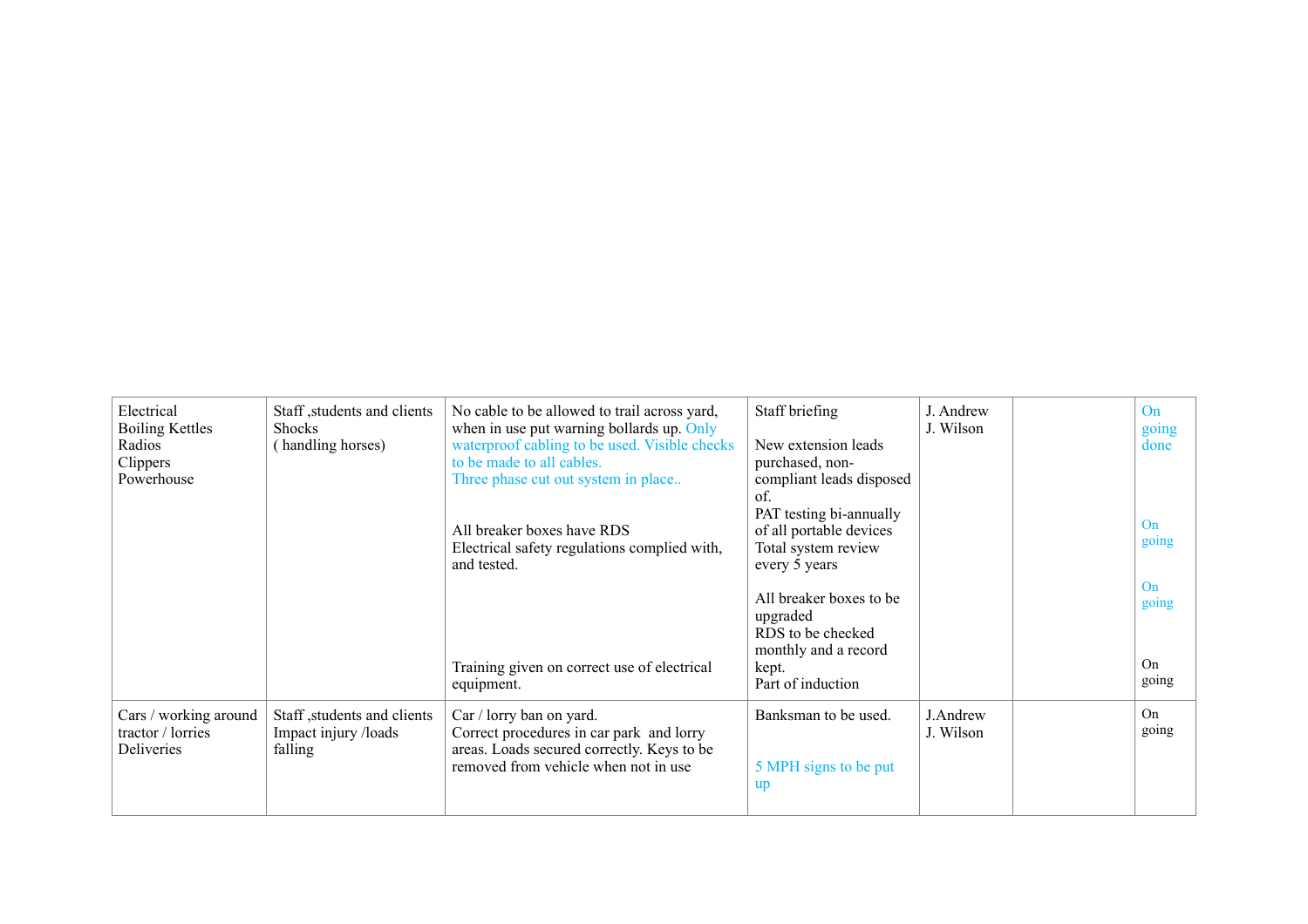| Care of shavings and<br>hay bales.<br>Working from a<br>height | Staff, students Falling<br>bales, dust, falls  | Duty yard manager responsibility for opening<br>bales and general tidiness of bar n area, on a<br>daily bases. Keeping bay level. Dust masks<br>available. Use correct stacking. | Duty yard manager to<br>supervise deliveries<br>Poster on lifting to be<br>displayed on staff notice                                                                                                                                                                                                                                                                                            | J. Andrew<br>J.Wilson                                                       | On<br>going<br>Done                                                                   |                                                          |
|----------------------------------------------------------------|------------------------------------------------|----------------------------------------------------------------------------------------------------------------------------------------------------------------------------------|-------------------------------------------------------------------------------------------------------------------------------------------------------------------------------------------------------------------------------------------------------------------------------------------------------------------------------------------------------------------------------------------------|-----------------------------------------------------------------------------|---------------------------------------------------------------------------------------|----------------------------------------------------------|
|                                                                |                                                |                                                                                                                                                                                  | Duty yard manager to ensure no blocking of<br>entrances to yard or barns.                                                                                                                                                                                                                                                                                                                       | board<br>Keep clear signs to be<br>placed on inside and<br>outside of doors |                                                                                       | done                                                     |
|                                                                | Horse breaks free and<br>escapes on to a road. | Drivers and other road<br>users crashing into an<br>escaped horse                                                                                                                | Front gate kept locked, and when opened the<br>secondary metal gate remains closed.<br>Gates onto $\text{yard} - \text{at front}$ and onto car park<br>kept closed.<br>Stables to have locks and kick bars.<br>Staff instructed to comply, ensure others<br>comply and shut a gate if they see it open.<br>Any one opening a gate must close it<br>immediately after use. Contractors informed. |                                                                             | J. Andrew<br>J. Wilson<br>Yard<br>personnel<br>Yard<br>personnel<br>Yard<br>personnel | Ongoin<br>g<br>Ongoin<br>g<br>Ongoin<br>g<br>Ongoin<br>g |

| <b>XX71</b><br>the .<br>70 L U<br>√hat | Who .<br>harmed and .<br>-mıgh<br>how | <sup>7</sup> in place<br><i>Proventof</i><br>steps<br>already | 600<br>---<br>π<br>eventatıv | ،ctıon<br>ı b<br>Whom. | Action<br>Date | Done |
|----------------------------------------|---------------------------------------|---------------------------------------------------------------|------------------------------|------------------------|----------------|------|
|----------------------------------------|---------------------------------------|---------------------------------------------------------------|------------------------------|------------------------|----------------|------|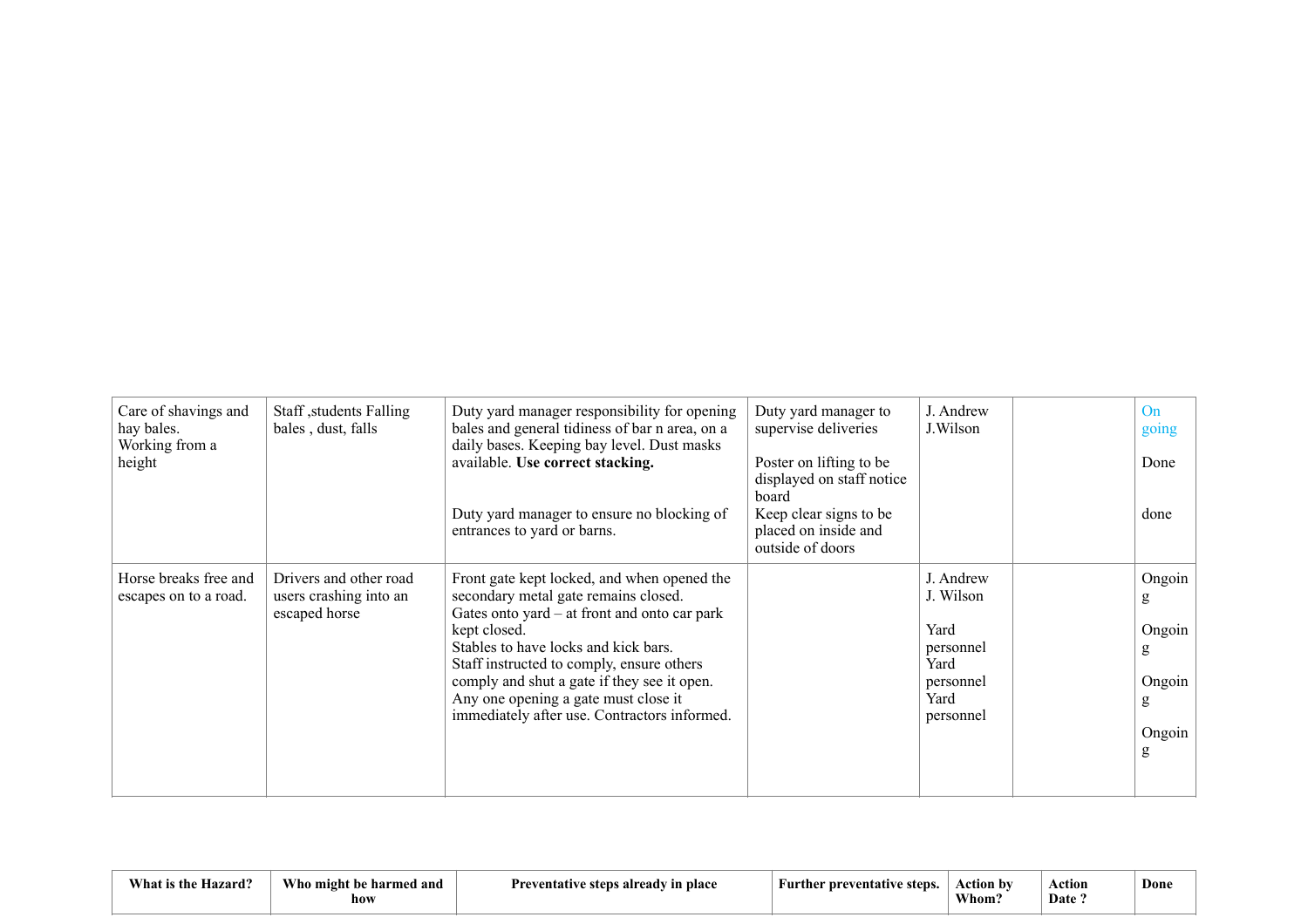| General movement<br>about the property<br>contd.                       | Staff, students and clients<br>Slips, trips, falls | Keep all areas properly brushed and clean<br>Riding surfaces regularly harrowed and clean.<br>All equipment put away.<br>Droppings cleared immediately in stables,<br>yards, arenas and fields.<br>Wear correct PPE and foot wear at all times, no<br>high heels or open toed shoes.<br>Ensure all horses are correctly shod / trimmed at<br>all times.<br>No running on the yard.<br>Carry tack correctly. Use wheelbarrows etc. for<br>hay and shavings.<br>Ensure fences and equipment put away after<br>use.<br>Warning notice put up at entrance to yard<br>warning of uneven surfaces, and flat shoes to be<br>worn.<br>Regular maintenance of concrete areas as<br>required<br>Warning sign that agricultural machines<br>sometimes operating |                                                                                                                                           | J. Andrew<br>J. Wilson | Ongoin<br>g |
|------------------------------------------------------------------------|----------------------------------------------------|------------------------------------------------------------------------------------------------------------------------------------------------------------------------------------------------------------------------------------------------------------------------------------------------------------------------------------------------------------------------------------------------------------------------------------------------------------------------------------------------------------------------------------------------------------------------------------------------------------------------------------------------------------------------------------------------------------------------------------------------------|-------------------------------------------------------------------------------------------------------------------------------------------|------------------------|-------------|
| Possible illness due to<br>eating or drinking<br>having touched horses | Young persons in<br>particular, also adults        | Hot water now available in lavatories, main tack<br>room and both offices.<br>Soap and disinfectant foam available in key<br>locations                                                                                                                                                                                                                                                                                                                                                                                                                                                                                                                                                                                                               | Sign put above sinks<br>telling people to was<br>hands with hot water and<br>soap before eating or<br>drinking<br>Replace with HSC design | J Andrew<br>J. Wilson  |             |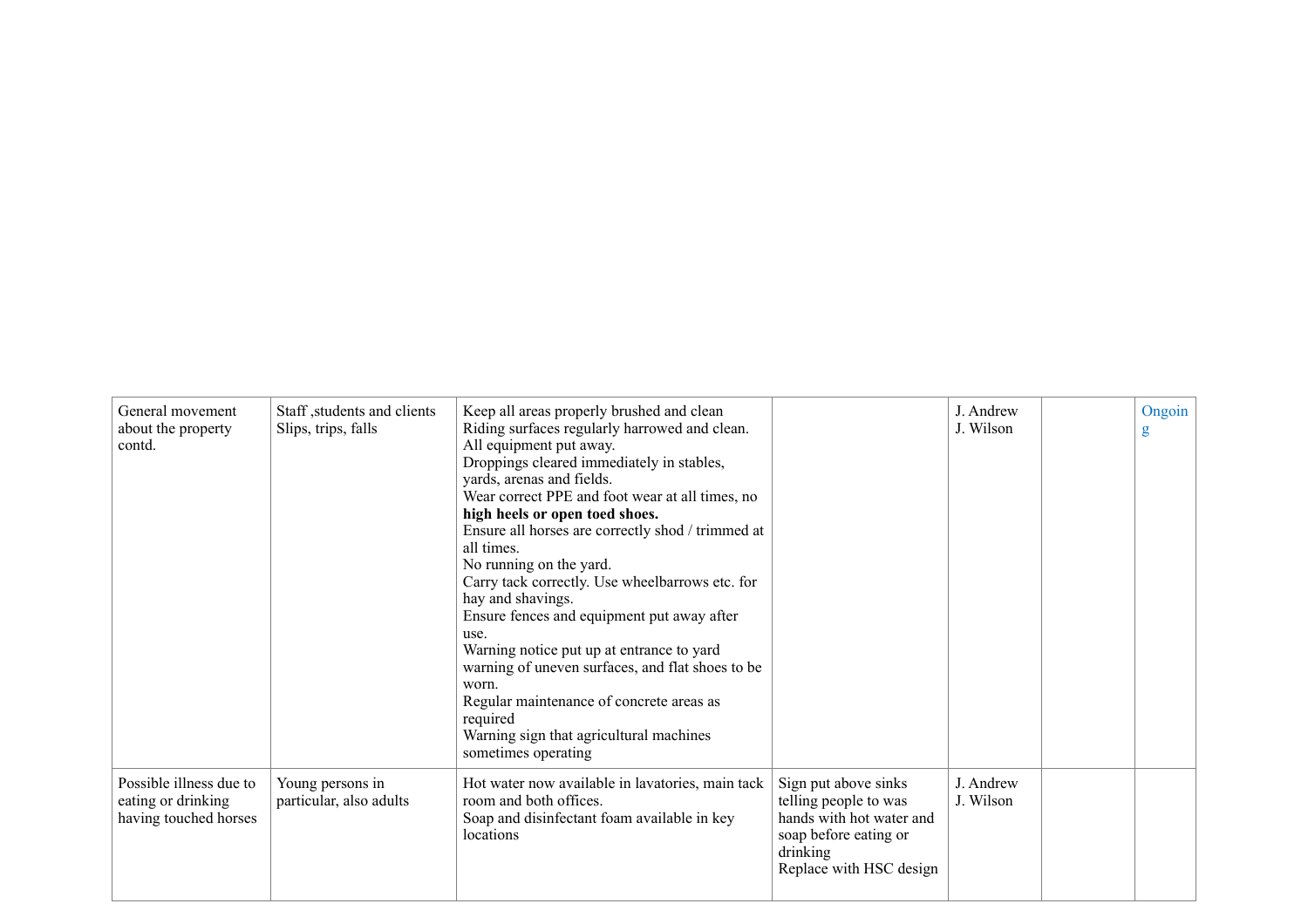| Ensure keys are not<br>left in the ignition of<br>the two yard vehicles | Children, untrained and<br>unauthorized persons could<br>easily start the vehicles | Policy that vehicle keys are always removed<br>from the ignition and put into "glove box".,<br>whenever the vehicle is stationary.                               | J. Andrew<br>J. Wilson |  |
|-------------------------------------------------------------------------|------------------------------------------------------------------------------------|------------------------------------------------------------------------------------------------------------------------------------------------------------------|------------------------|--|
| Ensure only limited<br>quantities of petrol are<br>held on the yard.    | Fire risk                                                                          | Main diesel and petrol supplies are kept in a<br>metal shed away from other buildings. Only two<br>5 liter petrol containers for the blowers are held<br>on yard | J. Andrew<br>J. Wilson |  |
| Winter Ice                                                              | Staff, students and clients<br>Slipping etc.                                       | Salt/ grit kept on yard in yellow bin, 3 months<br>supplies to held<br>First person on the yard to salt all critical areas<br>as needed                          | J. Andrew<br>J. Wilson |  |
|                                                                         |                                                                                    |                                                                                                                                                                  |                        |  |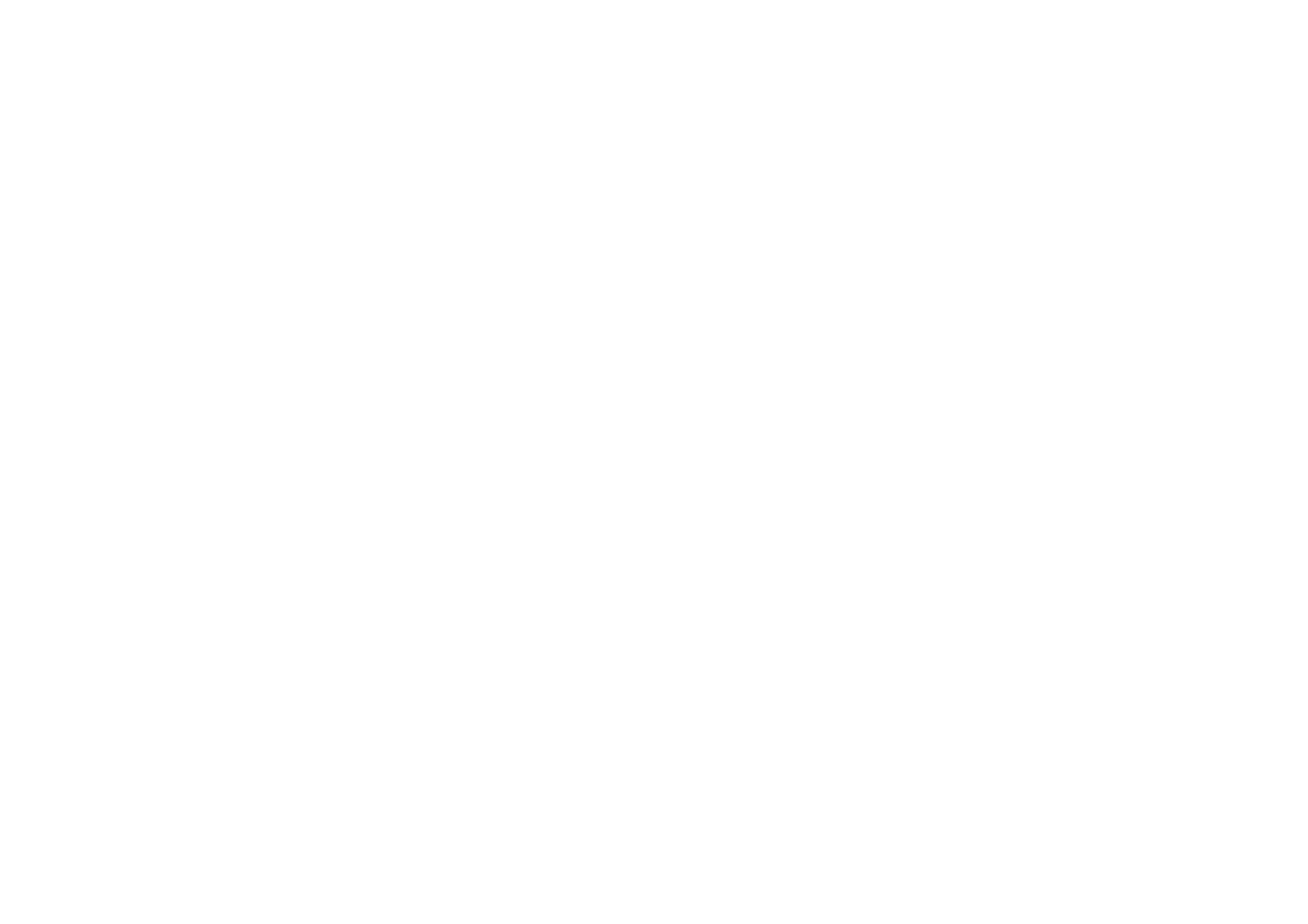| What is the Hazard? | Who might be harmed and<br>how                   | Preventative steps already in place                                                                             | Further preventative steps.                                                                                                                                                        | <b>Action by</b><br>Whom?          | Action<br>Date ? | Done |
|---------------------|--------------------------------------------------|-----------------------------------------------------------------------------------------------------------------|------------------------------------------------------------------------------------------------------------------------------------------------------------------------------------|------------------------------------|------------------|------|
| Legionella Control  | Staff and clients                                | Review of facilities to identify possible risk<br>areas.                                                        | Empty out and power<br>wash large tanks every<br>other year                                                                                                                        | J. Andrew<br>J. Wilson             |                  |      |
| Tree maintenance    | Staff, horses and clients by<br>falling branches | Tree surgeon over last 15 years has trimmed<br>trees and removed at risk branches.<br>FYI no TPOs on all trees. | Initiate a study and action<br>plan on all trees in<br>property where clients,<br>staff or horses have<br>access.<br>Implement<br>recommendations<br><b>Review with Rod Wilson</b> | J.Andrew<br>J. Wilson<br>R. Wilson |                  |      |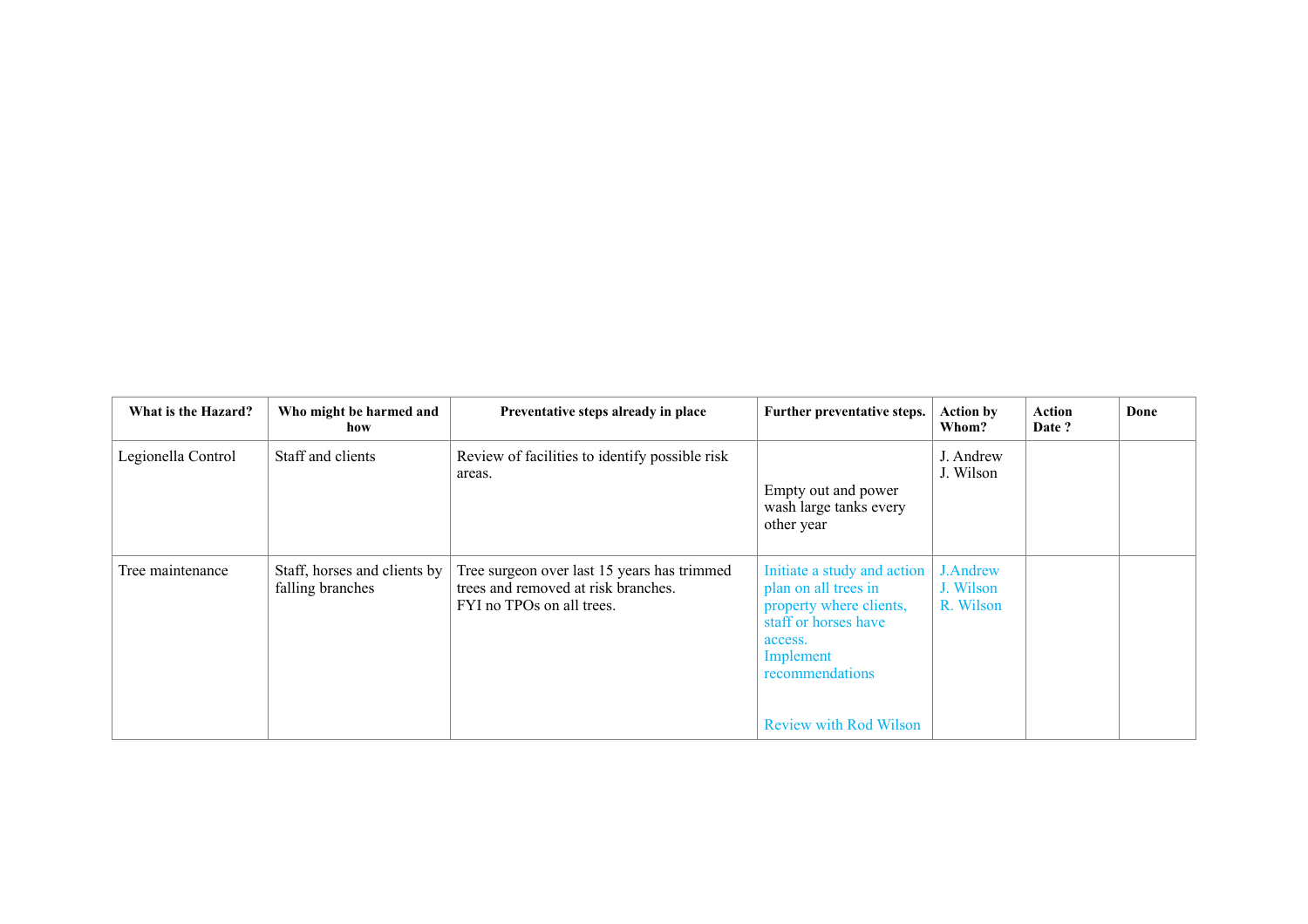| Dust Control                                                 | Staff & Clients                            | Annual spring clean & painting<br>Replace indoor school surface<br>Replace external client watching area in<br>outdoor school | Ongoing, spring clean<br>Replace & ensure surface<br>kept moist<br>Replace surface as<br>needed | J. Andrew<br>J. Wilson    |                        | Ongoing                          |
|--------------------------------------------------------------|--------------------------------------------|-------------------------------------------------------------------------------------------------------------------------------|-------------------------------------------------------------------------------------------------|---------------------------|------------------------|----------------------------------|
|                                                              |                                            |                                                                                                                               | Refurbish every3 or 4<br>years                                                                  |                           |                        |                                  |
| Driving Horse Lorry                                          | Staff & clients<br>Dangerous driving       | Only Janette Andrew is allowed to drive horse<br>lorry                                                                        | <b>Ensure Horses are safely</b><br>loaded and partitions<br>secured<br>Ensure seat belts are    | <b>J</b> Andrew           |                        | <b>Ongoing</b>                   |
| Tea Making Urn and<br>Kettle in Staff Kitchen<br>/ Tack Room | Staff could potentially<br>burn themselves | Take caution when using the kettle<br>Electrics checked by electrician and past test<br>carried out.                          | used.                                                                                           | J. Andrew<br>J. Wilson    |                        | Done<br>On going<br>Done<br>Done |
| What is the Hazard?                                          | Who might be harmed and<br>how             | Preventative steps already in place                                                                                           | Further preventative steps.                                                                     | <b>Action by</b><br>Whom? | <b>Action</b><br>Date? | On-going<br>Done                 |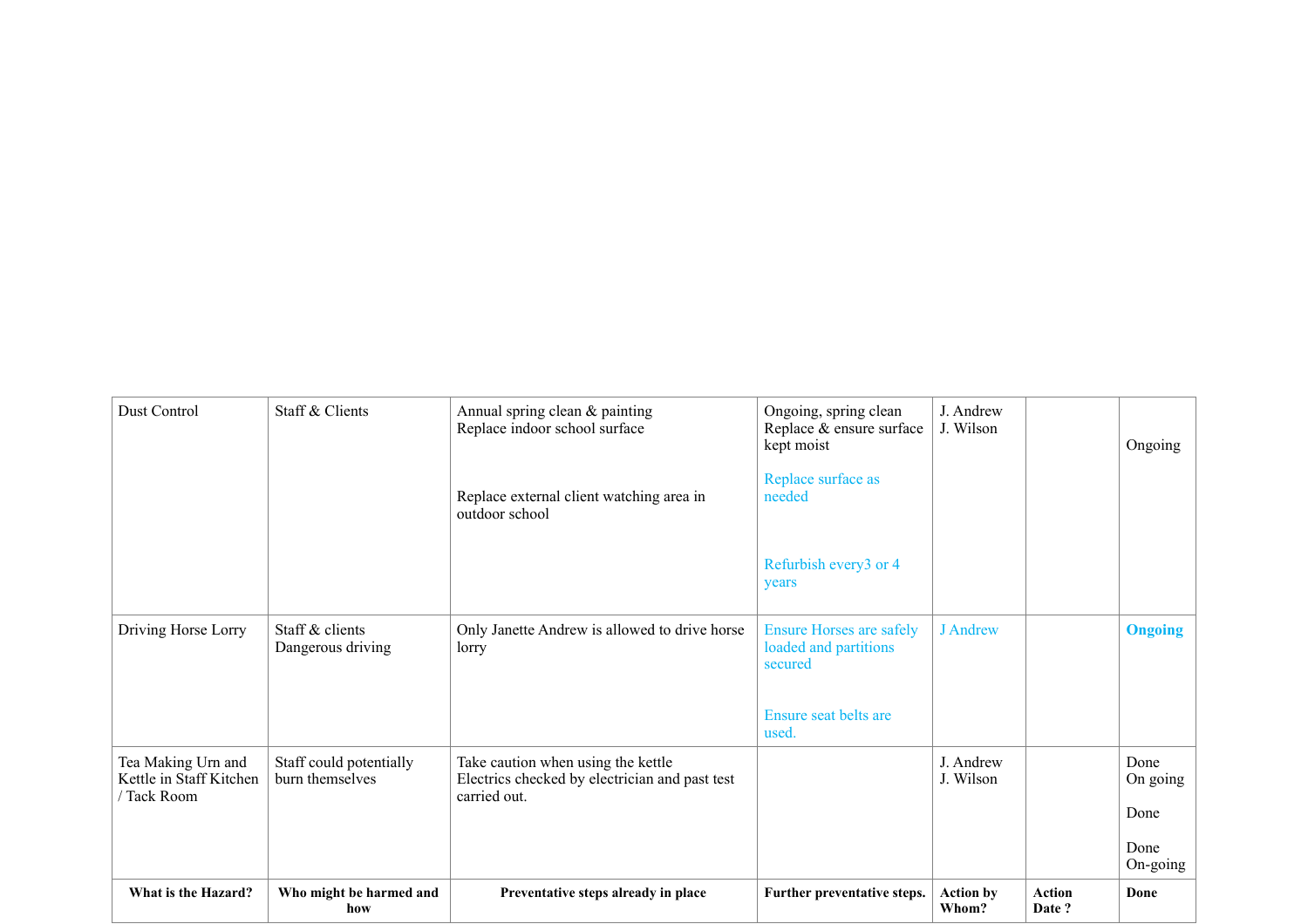| A fall due to misuse of   Primarily staff<br>ladder, or poor-quality $\parallel$<br>ladders | By a fall | Only industrial quality ladders used.<br>Discussed with NFU H&S experts<br>Small steps are provided in the tack room to<br>help put saddles away, to clean gutters and to<br>help access hay.<br>Regular checks of equipment (ladders)<br>All work at a height will be carried out by<br>contractors using their own equipment.<br>Follow HSE guidelines for working at height | Develop a ladder policy | J. Andrew<br>J. Wilson |  |
|---------------------------------------------------------------------------------------------|-----------|--------------------------------------------------------------------------------------------------------------------------------------------------------------------------------------------------------------------------------------------------------------------------------------------------------------------------------------------------------------------------------|-------------------------|------------------------|--|
|                                                                                             |           |                                                                                                                                                                                                                                                                                                                                                                                |                         |                        |  |
|                                                                                             |           |                                                                                                                                                                                                                                                                                                                                                                                |                         |                        |  |
|                                                                                             |           |                                                                                                                                                                                                                                                                                                                                                                                |                         |                        |  |
|                                                                                             |           |                                                                                                                                                                                                                                                                                                                                                                                |                         |                        |  |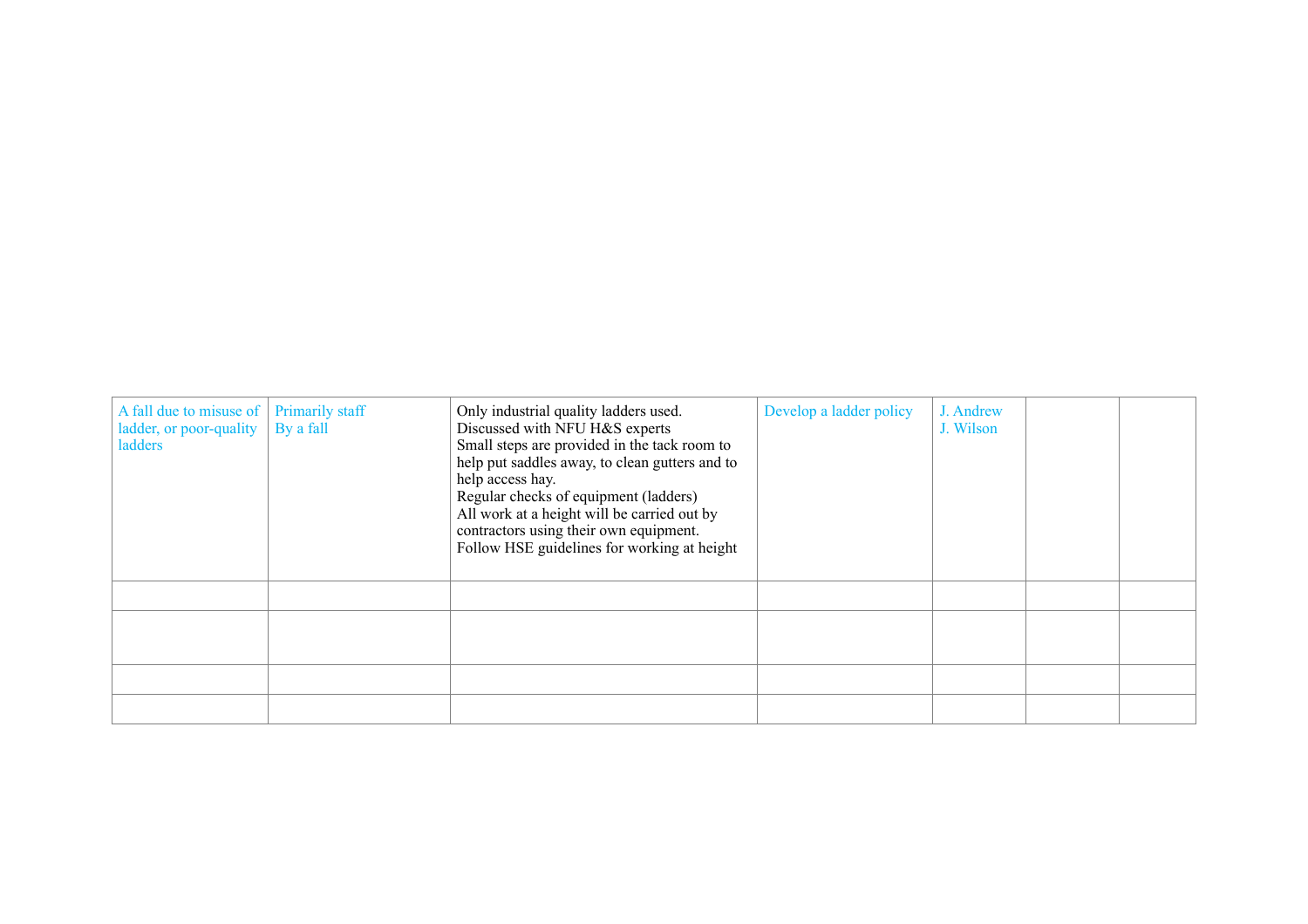## **Storage of Hay, Straw and Shavings**

**Duty yard manager designated responsible for this area on a daily bases** 

**All must insure the following:** 

- **a) Collect all string and plastic and it put in a bag daily and throw away weekly, replace bag.**
- **b) Anticipate needs on day off, and leave everything ready.**
- **c) Clients not allowed to open hay bales.**
- **d) Any mouldy hay thrown away immediately**.
- **e) Rake up passage way and hay pile, throw away immediately**.
- **f) Only Janette may remove and stack the hay or straw, duty yard manager to supervise and act as banksman.**
- **g) No clients allowed on yard during muck removal or large tractors/delivery lorries on yard- yard manager to enforce.**
- **h) Bi-monthly staff meeting on H&S briefings/ issues.**

#### **When opening bales the following precautions to be observed:**

- **a) Two people to be present, when climbing on the hay stack.**
- **b) Only use safety knife / scissors provided**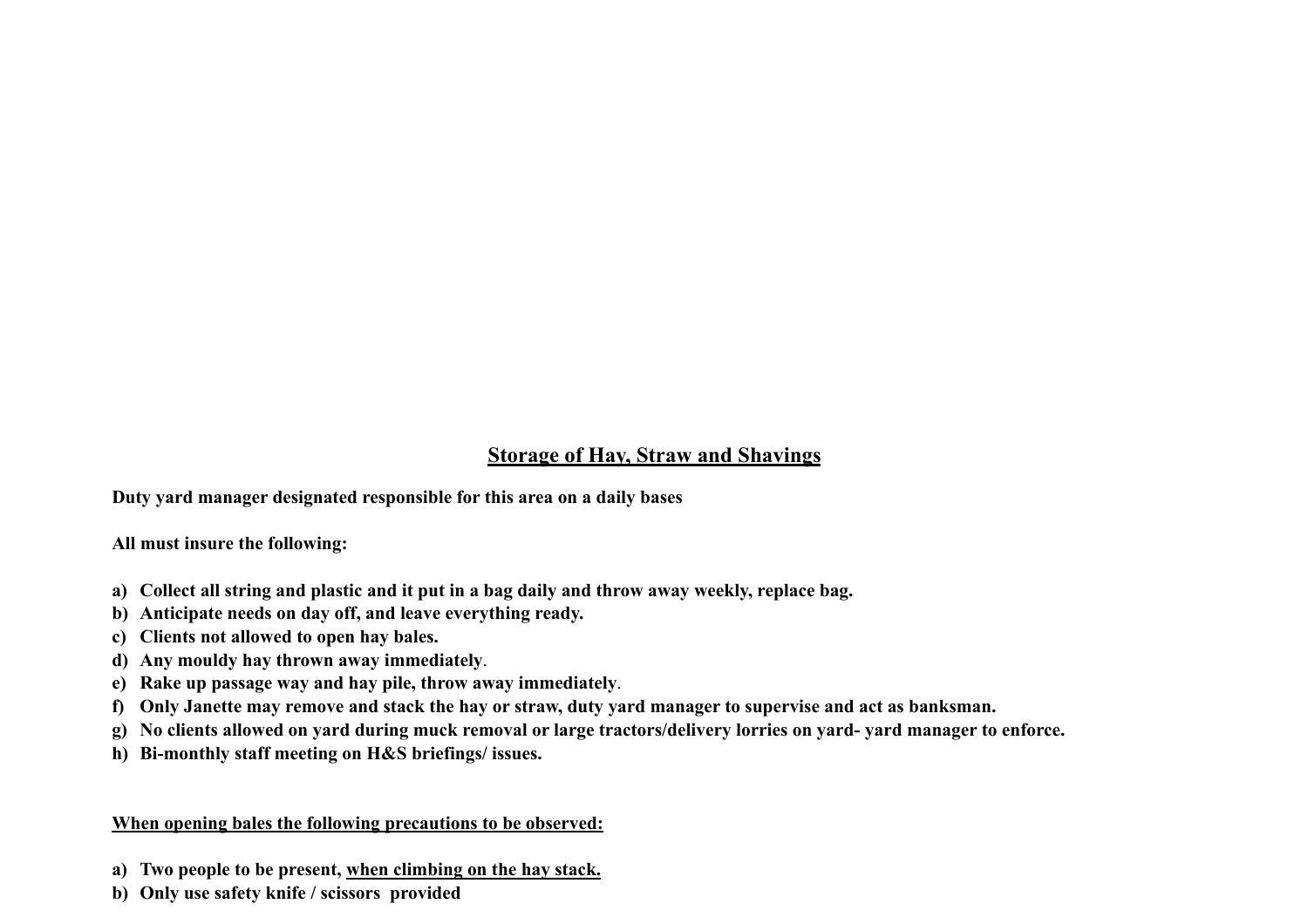- **c) Where necessary use the step ladder or ladder ( someone must hold the ladder)**
- **d) Only throw two slices down at a time and stack the mule carefully.**
- **e) Use your common sense and report any problems.**
- **f) ONLY JANETTE TO DRIVE HORSE LORRY**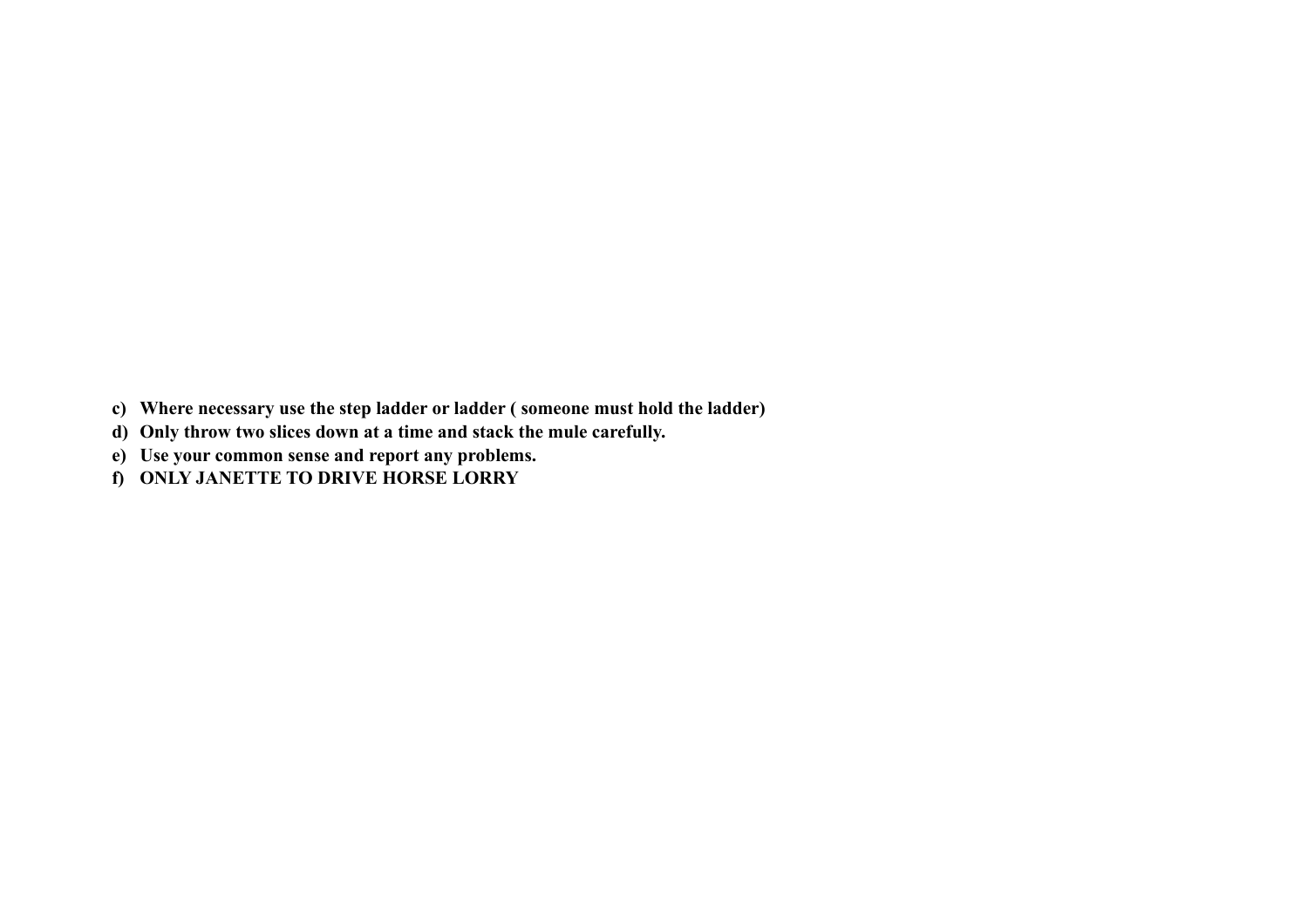## **Exercising horses off ASHRIDGE HORSE TREKKING Centre Ltd facilities.**

## **No member of staff……**

- **1) May ride off the premises without proper riding hat and boots correctly fitted.**
- **2) May ride off the premises without fluorescent bib, to be found in the tack room.**
- **3) May ride off the premises, without prior consultation with a member of staff, and without leaving a route plan, and approx. time of hack.**
- **4) Where possible please carry a mobile and leave the number with a member of staff.**
- **5) Do not ride out within one hour of dusk if you are not carrying appropriate lights etc.**
- **6) May ride off the premises in poor weather conditions e.g. fog, icy conditions, low clouds etc.**
- **7) May ride off the premises ALONE.**
- **8) A medical bum bag is available to take at riders discretion.**

**Training:** 

**BHS "Ride safe" Exams organised 3 or 4 times a year for Staff, Clients and others.** 

- **obligatory for staff**
- **recommended for clients**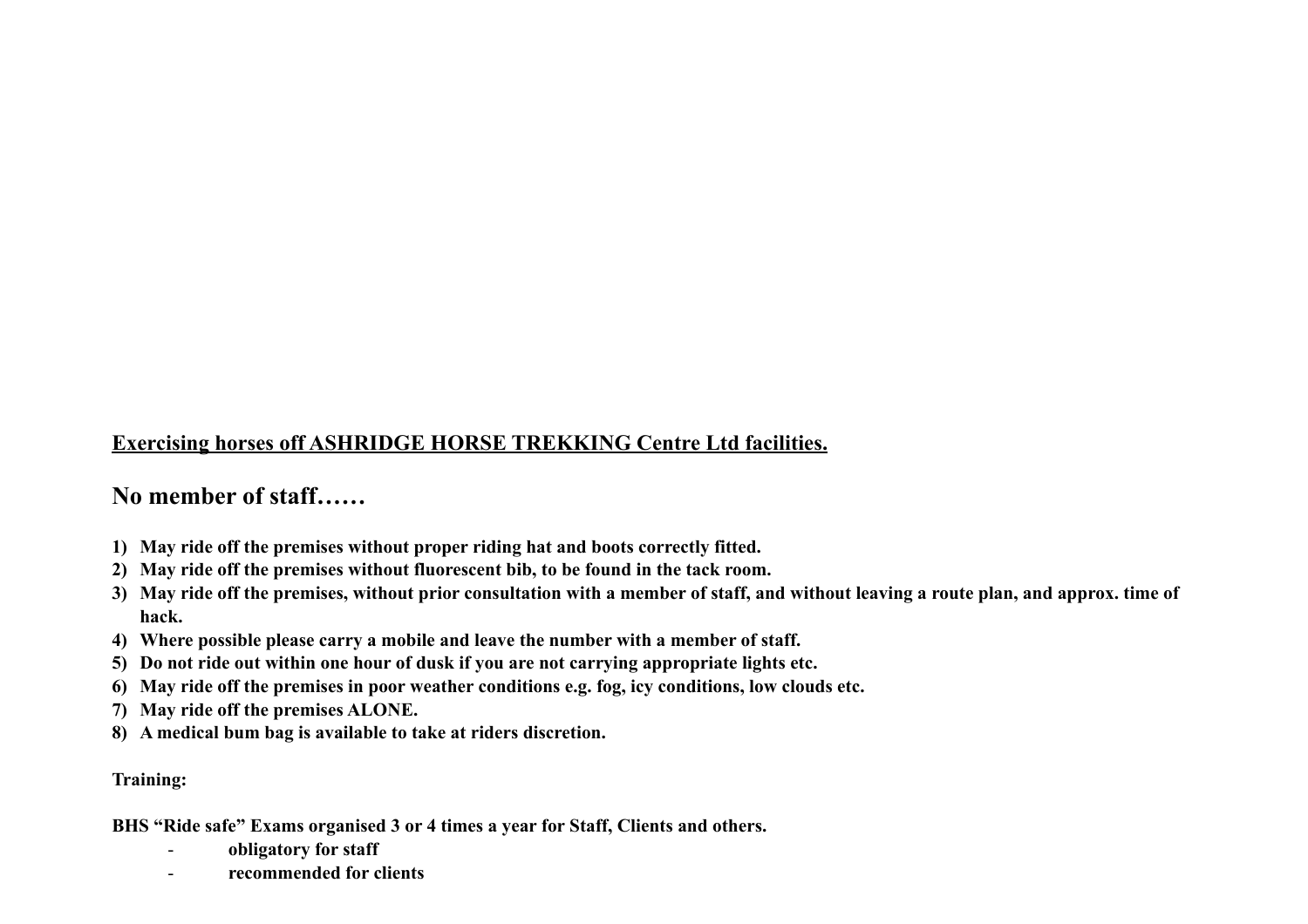**The above precautions are STRONGLY recommended for all clients as well.** 

## **Staying visible on the roads:**

**Staying visible on the roads is important to avoid, often fatal, accidents. This is particularly important during winter months and at dusk. Florescent tabards are available. Do not go out when it is dark Individuals encouraged to "** MAKE IT YOUR RESPONSIBILITY – BE SAFE- BE SEEN ".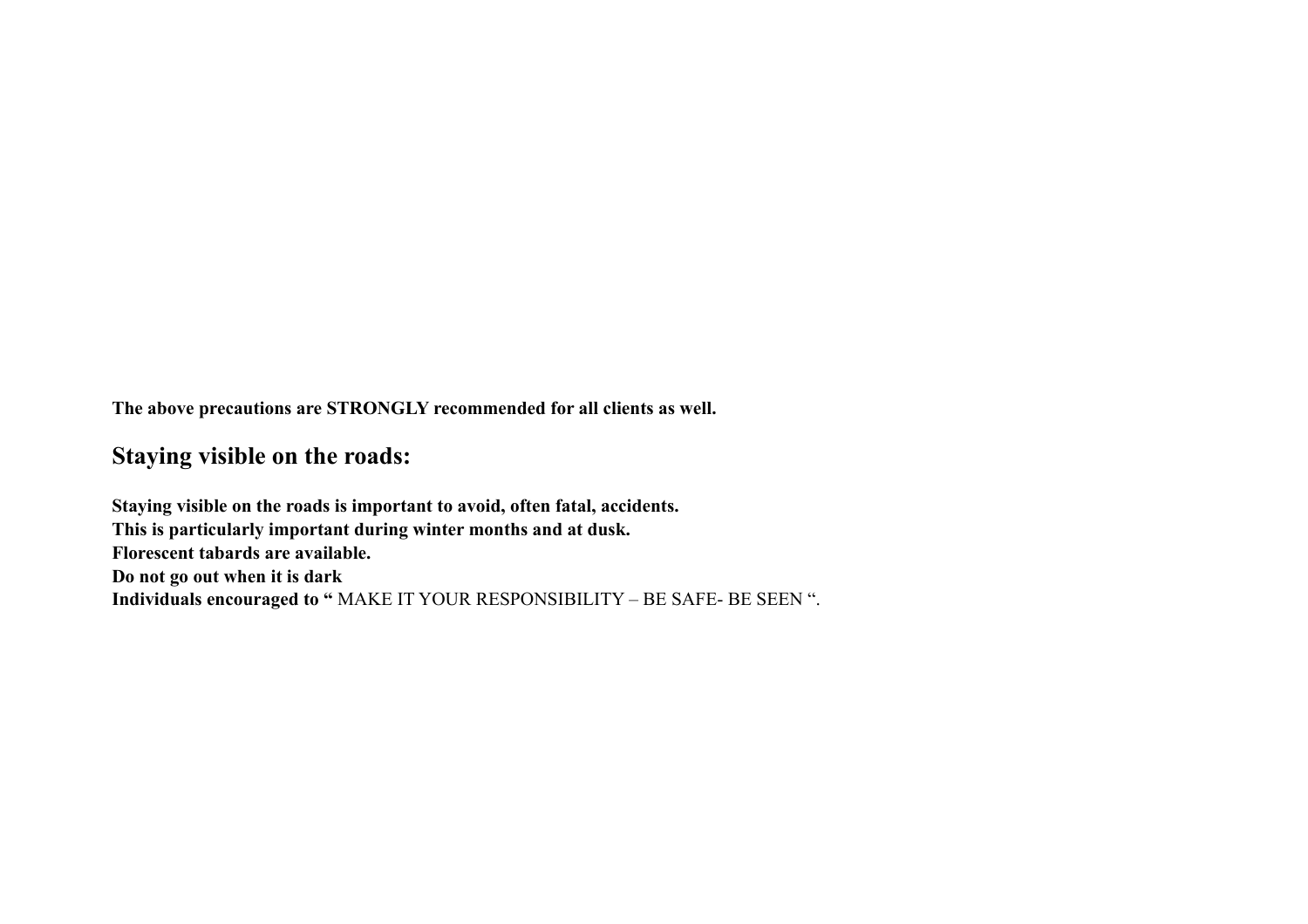## **CONTAINMENT POLICY( 10.06.2019 )**

#### **1) All gates / doors to / on the yard must , be kept closed at all times, specifically:**

- a) When riding in any of the arenas the gates must be closed.
- b) After turning out or bringing in horses the gate to the car park must be kept closed.
- c) Close stable doors while horses are out, or if a horse is tied up in the stable.
- d) If you see a door open / gate open please close them.
- e) Keep all field gates closed after leading horses through them. If you have a problem it is your responsibility to go back and close it.
- f) Feed room , tack room, rug room , barn doors to be kept closed at all times.
- g) Front Gates to Little Gaddesden must be closed at all times. Back gates onto Ringshall Drive to be kept closed – if open the second wooden gate must be kept closed.

## **2) Tying up of horses**

- Assemble all equipment prior to tying up and insure all gates onto the yard are closed.
- No horse may be left tied up for any reason on the yard unless 100% supervised.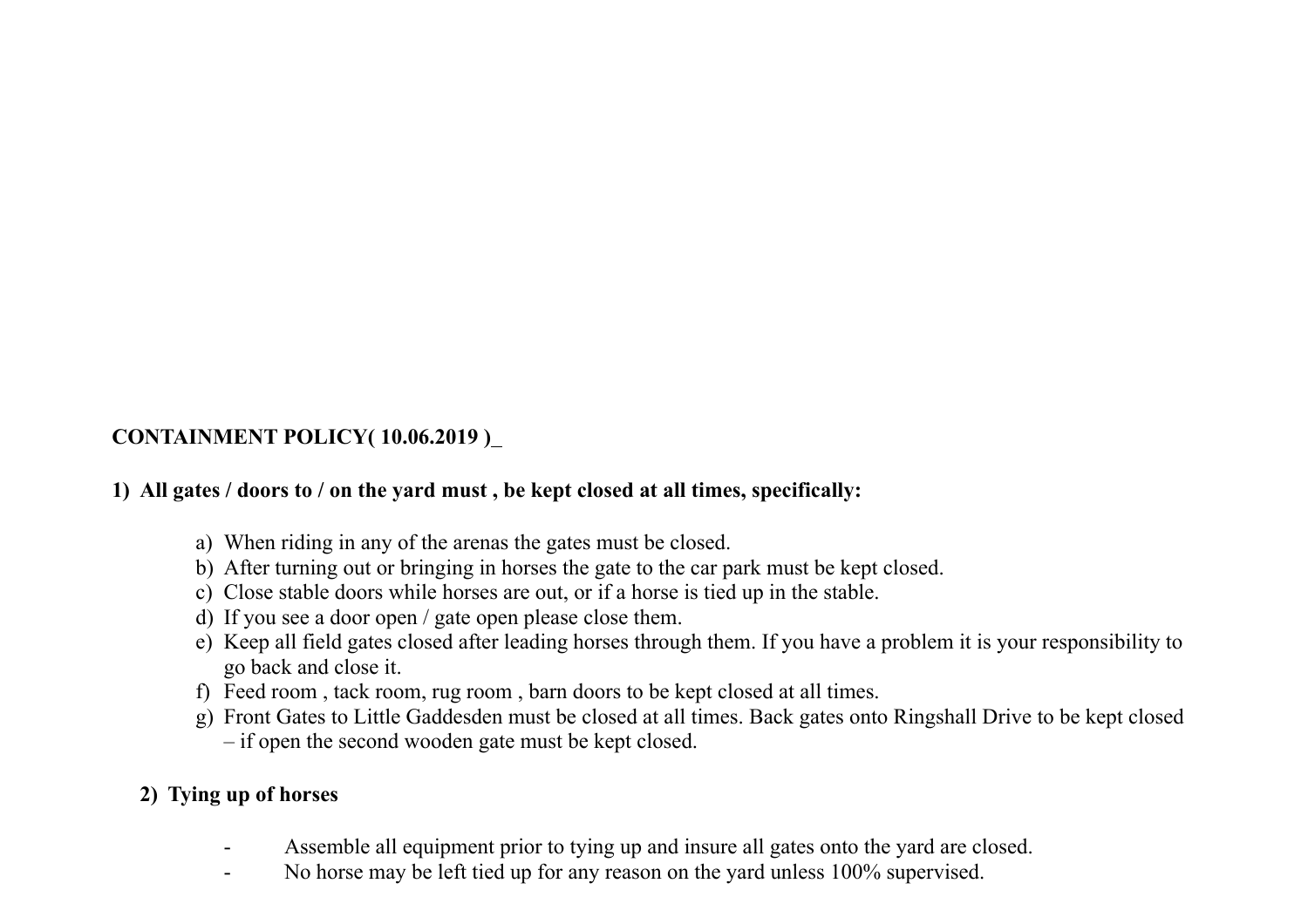- Do not become distracted, all your attention must be focused on your charge, no social chatting or other chore may remove you from the animals side, please insure there is a safety zone around your horse at all times.
- If you are called away you must put the horse back in its stable first.
- Staff trained to not leave a horse unattended when tied up

## 3) **No one may ride on the yard alone** ,

A member of staff or another client must know when someone is riding riding and be checked every 30 minutes. Members of staff must stagger their breaks and lunch hour to provide cover when necessary. After 5.30 it is the clients responsibility to ensure someone knows that you are riding and where. Clients may not come to the yard nor ride if the yard is unattended.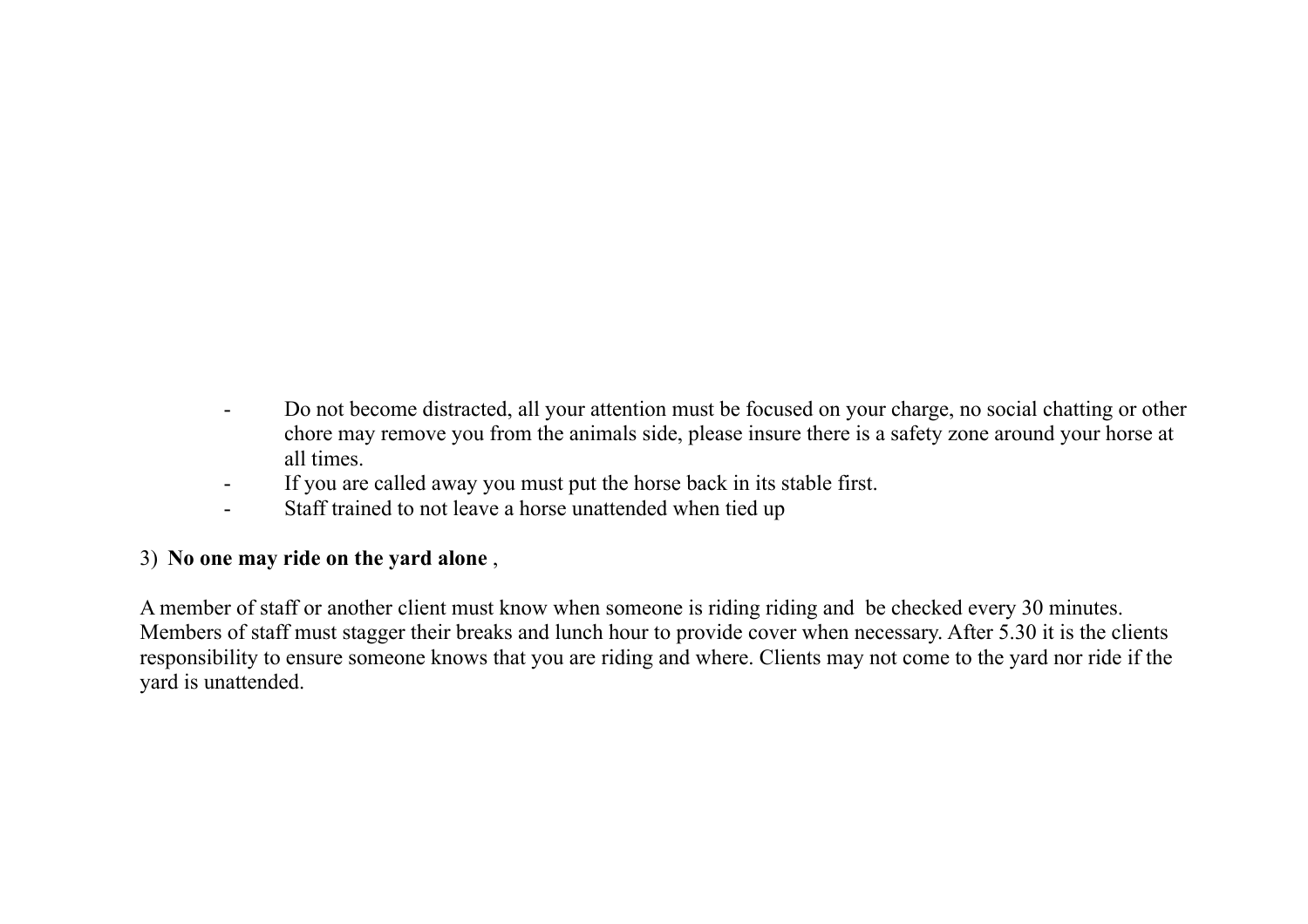# ASHRIDGE TREKKING CENTRE STAFF PRESENTATION POLICY

- 1. Staff are required to dress appropriately for the work they are expected to carry out, to look presentable and professional and to use company clothing.
- 2. Only Company Hi Vis Tabbards may be worn.
- 3. Where possible use the Ashridge Trekking Centre uniform Polo or Rugby shirt, gillet and jackets.
- 4. Riding hats, of the correct standard and correctly done up and gloves must be worn at all times when leading, holding or riding. Correct dress must always be used when riding.
- 5. Correct PPE equipment to be used for the job.
- 6. NO drinking whilst working or during designated breaks, no smoking on the yard and no drugs.
- 7. Smoking is NOT ALLOWED ON ANY PART OF BEANEY FARM OR IN ASHRIDGE
- 8. Mobiles may neither be carried nor used on the yard.
- 9. Hands must be properly washed frequently throughout the day, but especially prior to eating or drinking and after using the bathroom.

## **This Applies to all Staff member, trainees, and assistant helpers**

- 1. Bullying / harassment policy written up and staff awareness put in place ( JUNE 2019)
- 2. Accident procedures updated (JUNE 2019)
- 3. Restricted access for children and parents in stables (notices on doors)
- 4. Tops should not be of the single strap variety but sleeveless tops are permitted.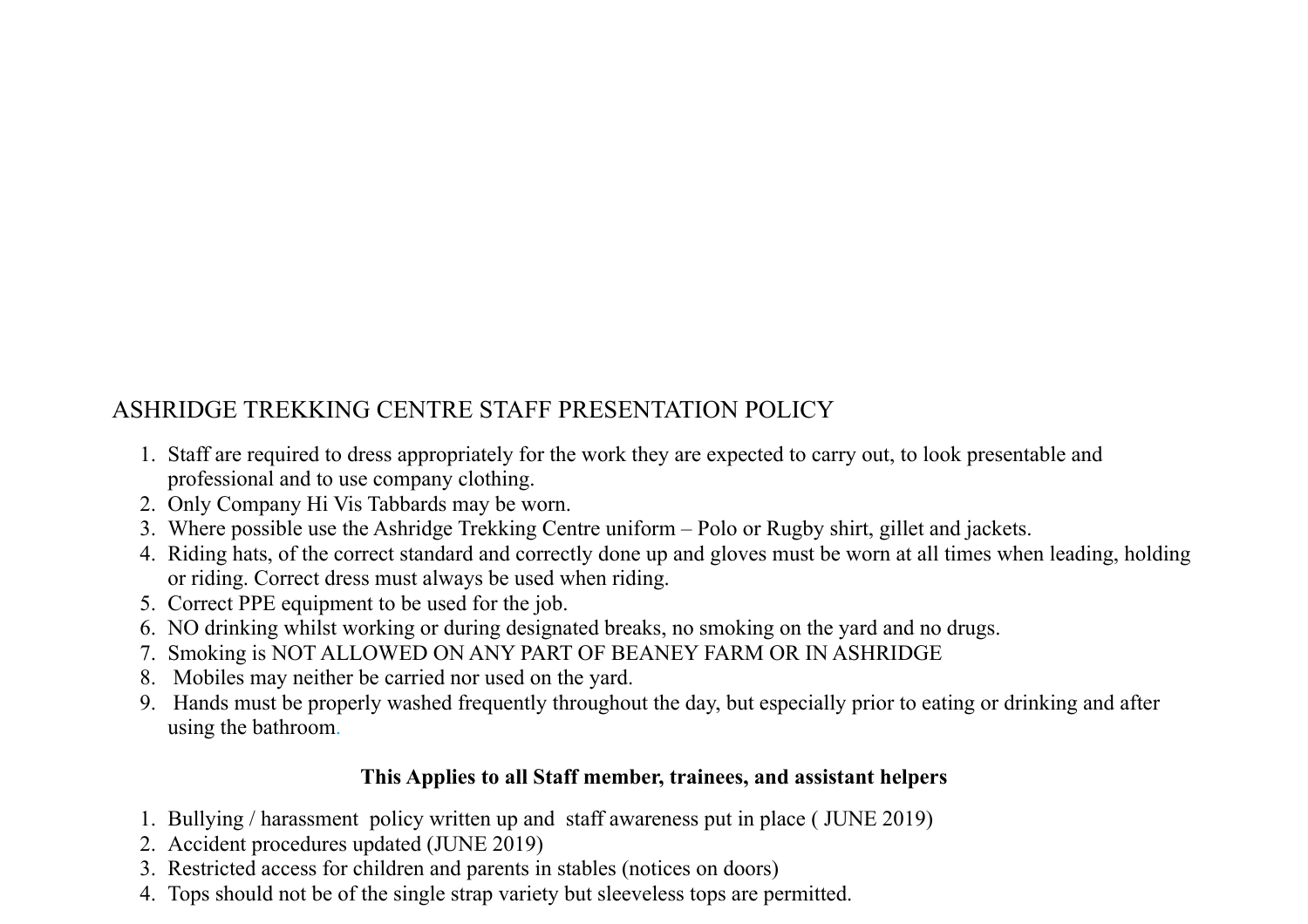- 5. Footwear should be practical and protect you from injury, trainers are not appropriate.
- 6. Jewellery and perfume should not be worn. Stud earrings and watches are acceptable.

#### **Children , vulnerable young persons , Volunteers Risk Assessment**

**The main risk with young people on the yard are as follows:** 

- **a. Lack of knowledge of hazards, risks and dangers around the facilities.**
- **b. Lack of technical knowledge and Industry standards.**
- **c. Lack of physical fitness and strength.** 
	- **This also frequently applies to parents.**